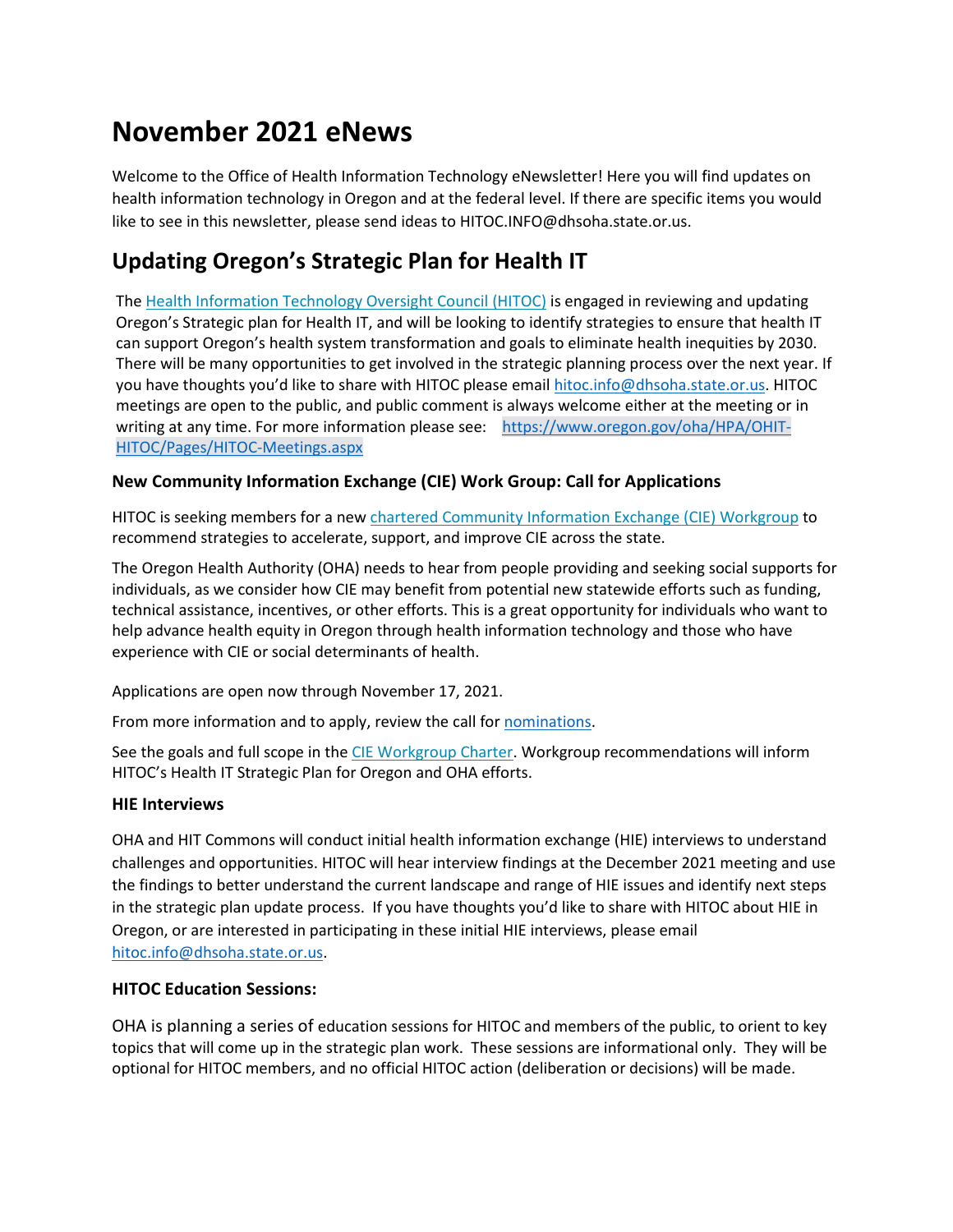**HIE Basics:** On October 29th HITOC held its' first education session on HIE basics education session. This one-hour webinar is the first of two education sessions on HIE. You can view th[e slides and recording](https://www.oregon.gov/oha/HPA/OHIT-HITOC/Pages/HITOC-Meetings.aspx)  [here.](https://www.oregon.gov/oha/HPA/OHIT-HITOC/Pages/HITOC-Meetings.aspx) Justin Keller of Health IT Commons provided a high level overview of HIE, including:

- HIE definitions and an overview of HIE strategies;
- HIE policy landscape and select efforts at federal, state, and local levels:
	- Federal, including emerging regulations such as TEFCA and 21st Century CURES
	- State, including current and previous efforts in Oregon and other states
	- Local, including past and current community and regional level efforts
- Opportunities/challenges ahead for HIE

**Oregon's HIE Programs:** Please join us **Tuesday, November 16th from 12:00-1:00 pm** for an educational webinar on Oregon's HIE environment and programs. The one hour webinar will provide a high-level orientation to the past and current HIE programs that have helped foster the electronic exchange of health information among Oregon's providers and create the present HIE environment. [Register here.](https://www.zoomgov.com/meeting/register/vJItfumvrTIoE92N_f1_UmehbYvhSD8xkaY) Subject matter experts will present on the following topics and be available for questions:

- Reliance eHealth Collaborative, a community-based HIE in several Oregon regions.
- The HIE Onboarding Program (concluded 9/30/21), a program that supported Oregon priority Medicaid providers onboarding to Reliance eHealth Collaborative.
- The Emergency Department information exchange (EDIE), a tool that allows Emergency Departments (EDs) in real-time to identify patients with complex care needs who frequently use the emergency room for their care.
- The Collective Platform (fka PreManage), a companion software tool to EDIE that brings the same real-time hospital event notifications (ED and Inpatient Admit, Discharge, and Transfer [ADT] data) to those outside of the hospital system, such as health plans, coordinated care organizations (CCOs), providers, and care coordinators.

# **Highlights from the October HITOC meeting**

HITOC met October 7<sup>th</sup>, and discussed strategic planning and CIE. Highlights from the meeting include:

- HITOC approved a charter for a new CIE Workgroup, which will advise on the strategies to support, accelerate, and improve CIE in Oregon. HITOC's chair and vice-chair will select one or two HITOC members as liaisons to this new Workgroup. Recruitment is currently open (See CIE Workgroup recruitment announcement in this eNewsletter), and HITOC may review a draft slate at the December HITOC meeting.
- HITOC members engaged in a visioning exercise in small groups as part of the Strategic Planning process. A summary of this work will be included in the December HITOC meeting materials.

HITOC meetings are open to the public, and public comment is always welcome either at the meeting or in writing at any time (send to: [HITOC.INFO@dhsoha.state.or.us\)](mailto:HITOC.INFO@dhsoha.state.or.us). For more information please see: [https://www.oregon.gov/oha/HPA/OHIT-HITOC/Pages/HITOC-Meetings.aspx](https://lnks.gd/l/eyJhbGciOiJIUzI1NiJ9.eyJidWxsZXRpbl9saW5rX2lkIjoxMDEsInVyaSI6ImJwMjpjbGljayIsImJ1bGxldGluX2lkIjoiMjAyMTEwMDUuNDY4ODk0NTEiLCJ1cmwiOiJodHRwczovL3d3dy5vcmVnb24uZ292L29oYS9IUEEvT0hJVC1ISVRPQy9QYWdlcy9ISVRPQy1NZWV0aW5ncy5hc3B4P3V0bV9tZWRpdW09ZW1haWwmdXRtX3NvdXJjZT1nb3ZkZWxpdmVyeSJ9.tmfQuSIXZtEQoEk6OcfrJ0OD3VzreiP72mFGvRC9ow4/s/629721019/br/113360312784-l)

# **Health Information Exchange Onboarding Program Concludes**

[Oregon's HIE Onboarding Program](https://www.oregon.gov/oha/HPA/OHIT/Pages/HIE-onboarding.aspx) launched in January 2019 and concluded September 30, 2021 with the sunsetting of federal funding. The Program leveraged significant federal funding to increase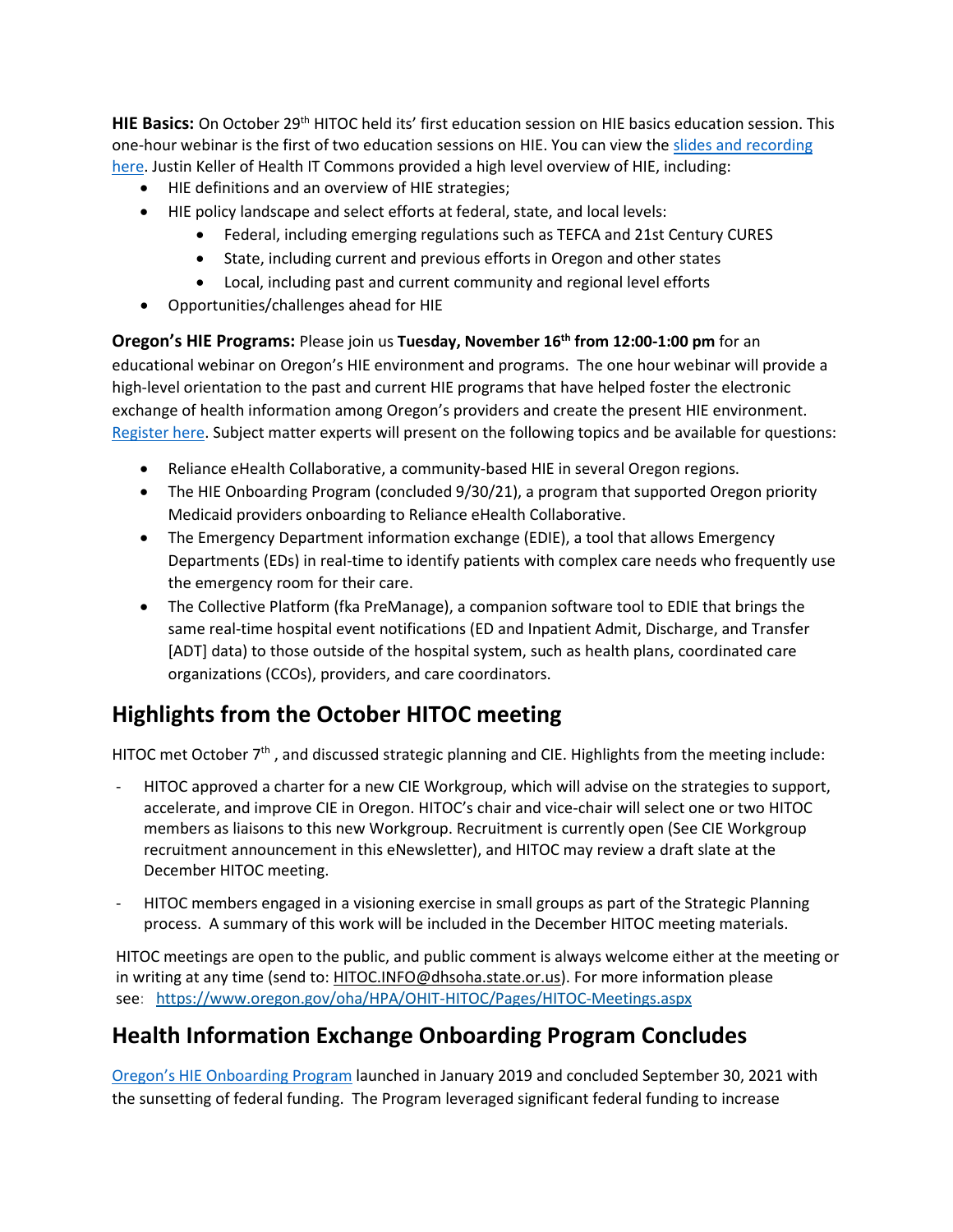Medicaid providers' capability to exchange health information by supporting the initial costs of connecting (onboarding) priority Medicaid providers to community-based HIEs. Priority Medicaid providers included behavioral health, oral health, and critical physical health. Reliance eHealth Collaborative was selected as the HIE vendor through an RFP process.

By the end of the Program, over \$2.4 million had been spent onboarding 80 entities, including 13 behavioral health practices, 4 oral health clinics, 59 critical physical health entities, and 4 major trading partners (hospital/health system) across seven CCOs and 14 counties. More information on this Program will be presented to HITOC as part of the December 2021 meeting. Thanks to all who participated in this Program!

# **Federal Policy**

### **Payer-to-Payer Data Exchange**

Centers for Medicare and Medicaid Services (CMS) recently updated their FAQs indicating they are not planning to enforce the payer-to-payer exchange requirements effective January 1, 2022 and are planning to exercise discretion on how and when enforcement will occur. [Click here to see CMS's FAQ to](https://urldefense.com/v3/__https:/www.cms.gov/about-cms/health-informatics-and-interoperability-group/faqs*122__;Iw!!OxGzbBZ6!IOoBQX2qJVW9AH56XcUeJ1FfWkCtLQnVeVr9UA9Psns5XAGnjjyEUf5S7GSV1LbRsDx5OfOPUag$)  [learn more.](https://urldefense.com/v3/__https:/www.cms.gov/about-cms/health-informatics-and-interoperability-group/faqs*122__;Iw!!OxGzbBZ6!IOoBQX2qJVW9AH56XcUeJ1FfWkCtLQnVeVr9UA9Psns5XAGnjjyEUf5S7GSV1LbRsDx5OfOPUag$) CMS encourages payers to continue with implementation if they have already begun. See the below excerpt of CMS' response to the question**: "**Will CMS enforce the payer-to-payer data exchange requirements on January 1, 2022 as finalized in the CMS Interoperability and Patient Access final rule?":

"CMS continues to encourage impacted payers that have already developed Fast Healthcare Interoperability Resources (FHIR)-based application programming interface (API) solutions to support payer-to-payer data exchange to continue to move forward with implementation and make this functionality available on January 1, 2022 in accordance with the CMS Interoperability and Patient Access final rule policies. However, for those impacted payers that are not capable of making the data available in a FHIR-based API format, we believe this enforcement discretion will alleviate industry tension regarding implementation; avoid the risk of discordant, non-standard data flowing between payers; provide time for data standards to mature further through constant development, testing, and reference implementations; and allow payers additional time to implement more sophisticated payerto-payer data exchange solutions."

### **ONC Announces Continued Collaboration with the Gravity Project**

The Office of the National Coordinator for Health IT (ONC) has renewed its collaboration with the [Gravity Project](https://urldefense.com/v3/__https:/click.connect.hhs.gov/?qs=9b8a9dd620f9e19a02bb793c68aafb272c80911e8679958504c2e06ec8b8ffd368a4f998d282918680c9de4e4ea0447af97853149220dbf5__;!!OxGzbBZ6!LosOFZF2jqTM-8fd8QWGXPfPUzHgVEdFIrkeyOTpV8QPGdYU0ZEHu0qOAb-pvF5502cjElzJy8U$) under the FHIR Accelerator Program to support pilot testing of the newly published [Social Determinants of Health Clinical Care Implementation Guide.](https://urldefense.com/v3/__https:/click.connect.hhs.gov/?qs=9b8a9dd620f9e19ab90d4934f8fd8496f1bbdaa0fb8b4e1c083c9520dca6bca73fa740a1f8fd2a2cd43b95a911132aecf5ac78bbe85395d7__;!!OxGzbBZ6!LosOFZF2jqTM-8fd8QWGXPfPUzHgVEdFIrkeyOTpV8QPGdYU0ZEHu0qOAb-pvF5502cjDhTIFC8$) Four new social determinants of health data elements were included in th[e United States Core Data for Interoperability](https://urldefense.com/v3/__https:/click.connect.hhs.gov/?qs=9b8a9dd620f9e19ab054202a476859702b22ca6d8610c88409f690a52949a8f306fa8ff8d9016eed871054b13f20e02cd294ff9ef61449b9__;!!OxGzbBZ6!LosOFZF2jqTM-8fd8QWGXPfPUzHgVEdFIrkeyOTpV8QPGdYU0ZEHu0qOAb-pvF5502cjfP7HOGE$) Version 2. This collaboration offers the opportunity to work with various stakeholders to provide testing of the newly added data elements in real world settings.

# **State Policy**

**OHA Releases Final Policy Concepts for Medicaid Waiver**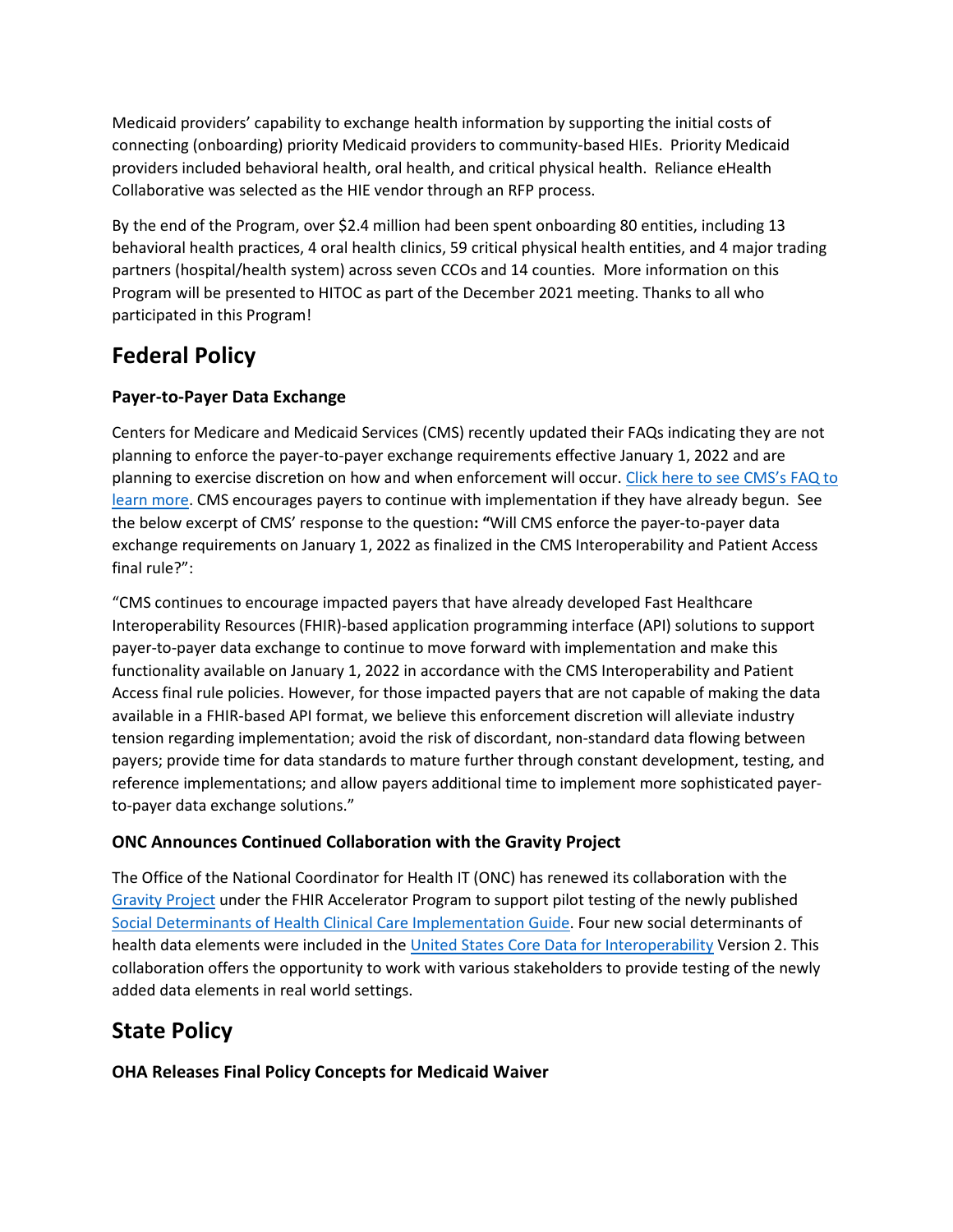The OHA 1115 Demonstration Waiver renewal team announced the publication of the [final policy](https://www.oregon.gov/oha/HSD/Medicaid-Policy/Pages/Waiver-Renewal.aspx#915e1f97-3776-4541-bf55-8a7d279fb383)  [concept papers.](https://www.oregon.gov/oha/HSD/Medicaid-Policy/Pages/Waiver-Renewal.aspx#915e1f97-3776-4541-bf55-8a7d279fb383) These papers outline changes OHA proposes to make to the Oregon Health Plan (OHP) as part of its effort to advance health equity. These concepts are the basis of OHA's upcoming application to CMS, whose approval is needed to implement policies reflected in these concept papers. If approved, Oregon would make changes to OHP during the 2022 – 2027 demonstration period.

OHA is currently drafting a formal application to CMS based on these policy concept papers and related feedback. OHA welcomes feedback on these policy documents about these proposed changes and has produced plain language summaries of [the policy concepts.](https://www.oregon.gov/oha/HSD/Medicaid-Policy/Pages/Waiver-Renewal.aspx#71fa55de-7ae3-4041-afc2-6dab6599e4ce) You can provide feedback on these concepts and later on the draft application in one of two ways:

- 1. Via email at 1115.WaiverRenewal@dhsoha.state.or.us (at any time)
- 2. At one of the public meetings in December and January where comment will be accepted.

OHA will release a full schedule of meetings in coming weeks. For more information, see th[e 1115](https://www.oregon.gov/oha/HSD/Medicaid-Policy/Pages/Waiver-Renewal.aspx#:%7E:text=Oregon%27s%202022%2D2027%20waiver%20will,Maximizing%20health%20care%20coverage.)  [Demonstration Waiver renewal web page.](https://www.oregon.gov/oha/HSD/Medicaid-Policy/Pages/Waiver-Renewal.aspx#:%7E:text=Oregon%27s%202022%2D2027%20waiver%20will,Maximizing%20health%20care%20coverage.)

### **HB4212 REALD Provider Reporting Requirements**

Oregon's House Bill 4212 (2020) requires health care providers to collect race, ethnicity, language, and disability (REALD) data for all COVID-19 encounters. After collection, providers must report this data to OHA with COVID-19 disease reporting. OHA has updated [Oregon Administrative Rule \(OAR\) 333-018-](https://secure.sos.state.or.us/oard/view.action?ruleNumber=333-018-0011&utm_medium=email&utm_name=providermatters091721&utm_source=govdelivery) [0011](https://secure.sos.state.or.us/oard/view.action?ruleNumber=333-018-0011&utm_medium=email&utm_name=providermatters091721&utm_source=govdelivery) to allow the following on and after Oct. 1, 2021:

- REALD reporting can be done either by sending CSV files or via the Oregon COVID [Reporting Portal.](https://www.oregon.gov/oha/ph/DiseasesConditions/CommunicableDisease/ReportingCommunicableDisease/Pages/counties.aspx?utm_medium=email&utm_name=providermatters091721&utm_source=govdelivery) REALD reports can be faxed only if the Oregon COVID Reporting Portal is not operable.
- [Phase 3 providers](https://www.oregon.gov/oha/OEI/Pages/REALD-Phase3.aspx) are now required to report no later than Jan. 1, 2022.

For more information, see the [REALD for Providers webpage.](https://www.oregon.gov/oha/OEI/Pages/REALD-Providers.aspx)

### **Upcoming Events**

### **OHA Health IT Meetings/Events**

### **HITOC Education Session: Oregon's HIE Programs**

The next HITOC education session will be on November  $16<sup>th</sup>$  from 12:00-1:00 pm and will provide an overview of Oregon's HIE programs including the HOP, Reliance, EDIE, and Collective. Register here: https://www.zoomgov.com/meeting/register/vJItfumvrTIoE92N\_f1\_UmehbYvhSD8xkaY

### **November HITAG meeting**

The next Health Information Technology Advisory Group [\(HITAG\)](https://www.oregon.gov/oha/HPA/OHIT/Pages/HITAG.aspx) meeting will be November 4, 1:00 – 4:00. HITAG includes representatives from each CCO. The meeting will include updates from the Office of Health IT, preview of the 2022 Updated HIT Roadmap Template for CCOs, and a CCO Panel spotlighting initiatives that support electronic health record (EHR) Adoption. For more information about HITAG and this meeting, se[e https://www.oregon.gov/oha/HPA/OHIT/Pages/HITAG.aspx](https://www.oregon.gov/oha/HPA/OHIT/Pages/HITAG.aspx)

### **December HITOC meeting**